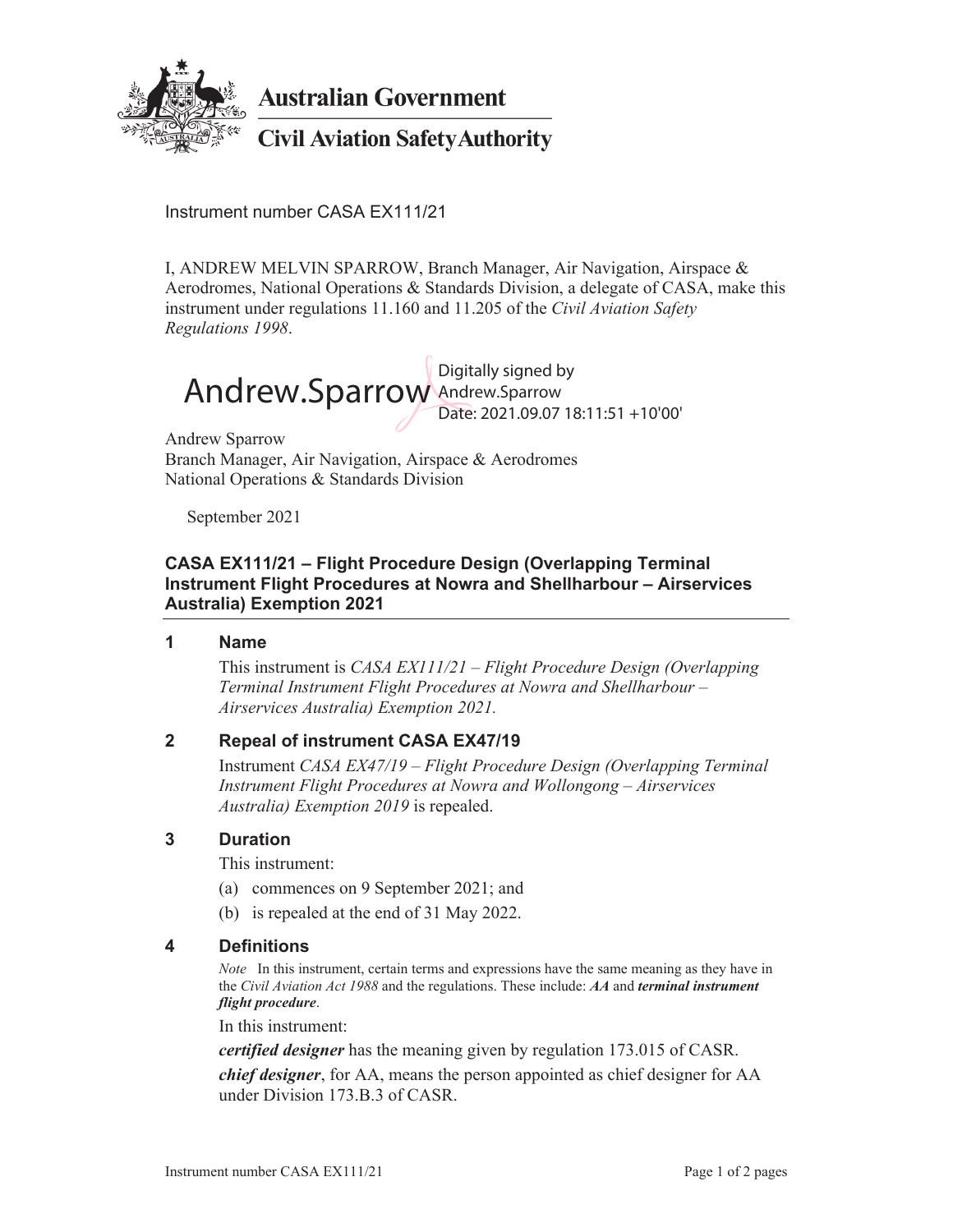*design work*, in relation to a TIFP, has the meaning given by regulation 173.010 of CASR.

*Manual of Standards* has the meaning given by regulation 173.010 of CASR.

*Nowra procedure* means a TIFP published as:

- (a) Nowra (YSNW) ILS-Z or LOC-Z RWY 21; or
- (b) Nowra (YSNW) NDB RWY 21.

*overlapping procedures standards* means the standards mentioned in paragraph 8.1.1.3 of the Manual of Standards.

*Shellharbour Airport procedure* means a TIFP published as Shellharbour Airport (YSHL) RNP RWY 34.

*TIFP* means terminal instrument flight procedure*.*

# **5 Application**

 This instrument applies in relation to AA, ARN 202210, in its capacity as the certified designer responsible for the design of:

- (a) a Nowra procedure; or
- (b) the Shellharbour Airport procedure.

# **6 Exemptions — AA**

- (1) AA is exempt from compliance with paragraph 173.085 (1) (b) of CASR, to the extent that a Nowra procedure does not comply with the overlapping procedures standards due to the design and publication of the Shellharbour Airport procedure.
- (2) AA is exempt from compliance with paragraph 173.085 (1) (b) of CASR, to the extent that the Shellharbour Airport procedure does not comply with the overlapping procedures standards due to the design and publication of a Nowra procedure.
- (3) AA is exempt from compliance with subregulation 173.100 (1) of CASR, to the extent that the subregulation requires AA to ensure that the certificate by AA's chief designer for a Nowra procedure, or the Shellharbour Airport procedure, is to the effect that the procedure is designed and validated in accordance with the overlapping procedures standards.
- (4) The exemptions are subject to the conditions mentioned in section 8.

## **7 Exemption — chief designer**

 The chief designer for AA is exempt from compliance with paragraph 173.180 (d) of CASR to the extent that the paragraph requires that the chief designer is responsible to AA for issuing a certificate to the effect that a Nowra procedure, or the Shellharbour Airport procedure, is designed and validated in accordance with the overlapping procedures standards.

## **8 Conditions**

- (1) AA must ensure that design work in relation to a Nowra procedure is carried out so that the design is clearly marked with the phrases "Caution: procedure is overlaid by procedures at YSHL. Aircraft separation is not assured after NOWRA APP HRS.".
- (2) AA must ensure that design work in relation to the Shellharbour Airport procedure is carried out so that the design is clearly marked with the phrases